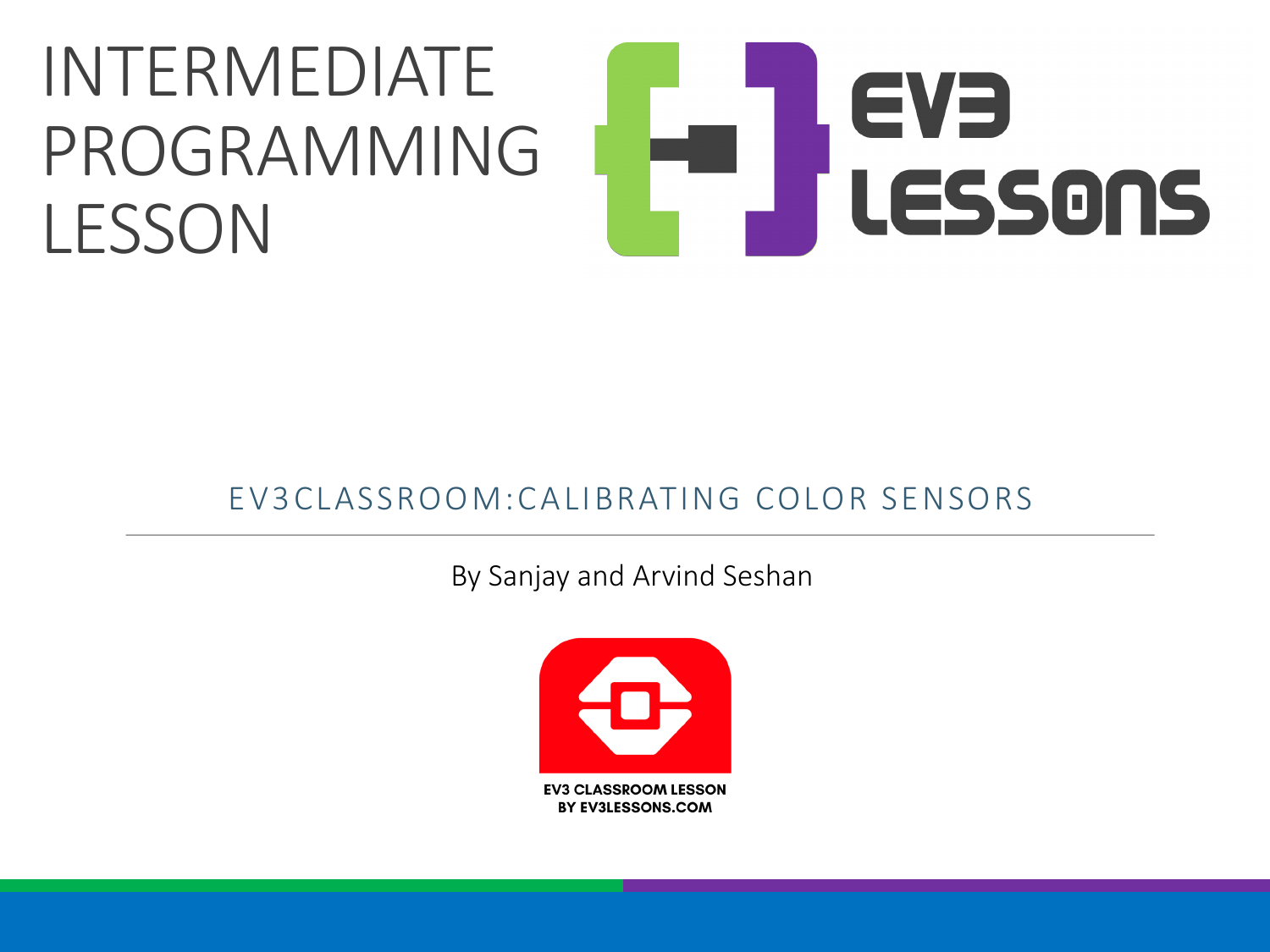### Lesson Objectives

- 1) Learn why you need to calibrate your color sensors
- 2) Learn what calibration is
- 3) Learn how to calibrate your color sensors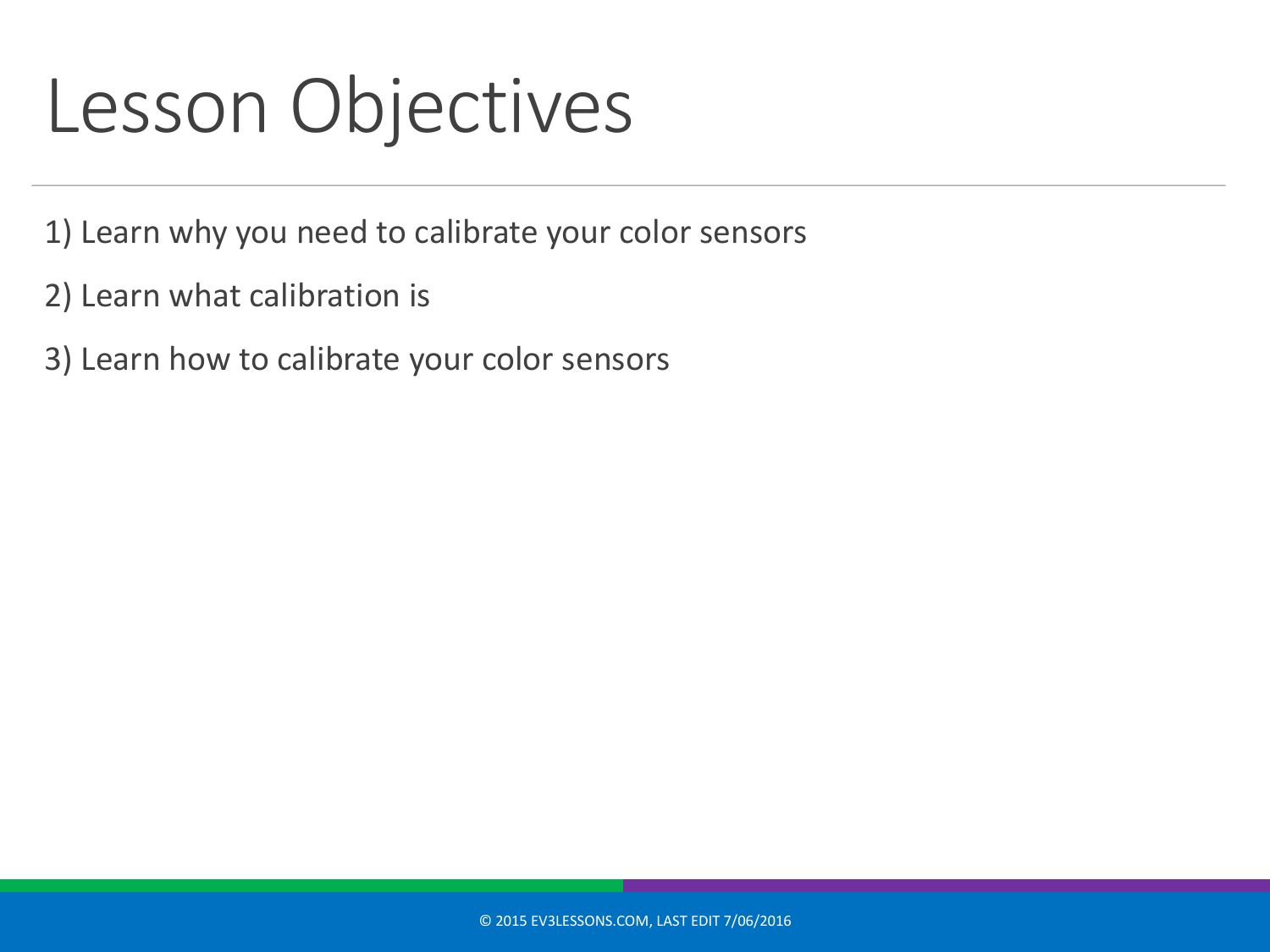## Why Calibrate?

When you use your EV3 Color Sensor in Light Sensor Mode (e.g., reflected light mode), you should calibrate it (not for Color Mode)

Calibration means "teaching" the sensor what is "Black" and what is "White"

- This makes White read as approximately 100 and Black read as approximately 0
- It may still read over 100 or below 0. This is not an error.

Run your Calibrate Program whenever light conditions change once before you run your other programs.

If you have 2 Color Sensors, the same calibration will apply to BOTH sensors. You don't have to make a different calibration program for each color sensor. Make it using 1 sensor on one of the ports and the values will apply to both.

◦ If you have sensors that are very different from each other, you will need to write your own custom calibration that stores separate calibration for each sensor (this is not covered in this lesson).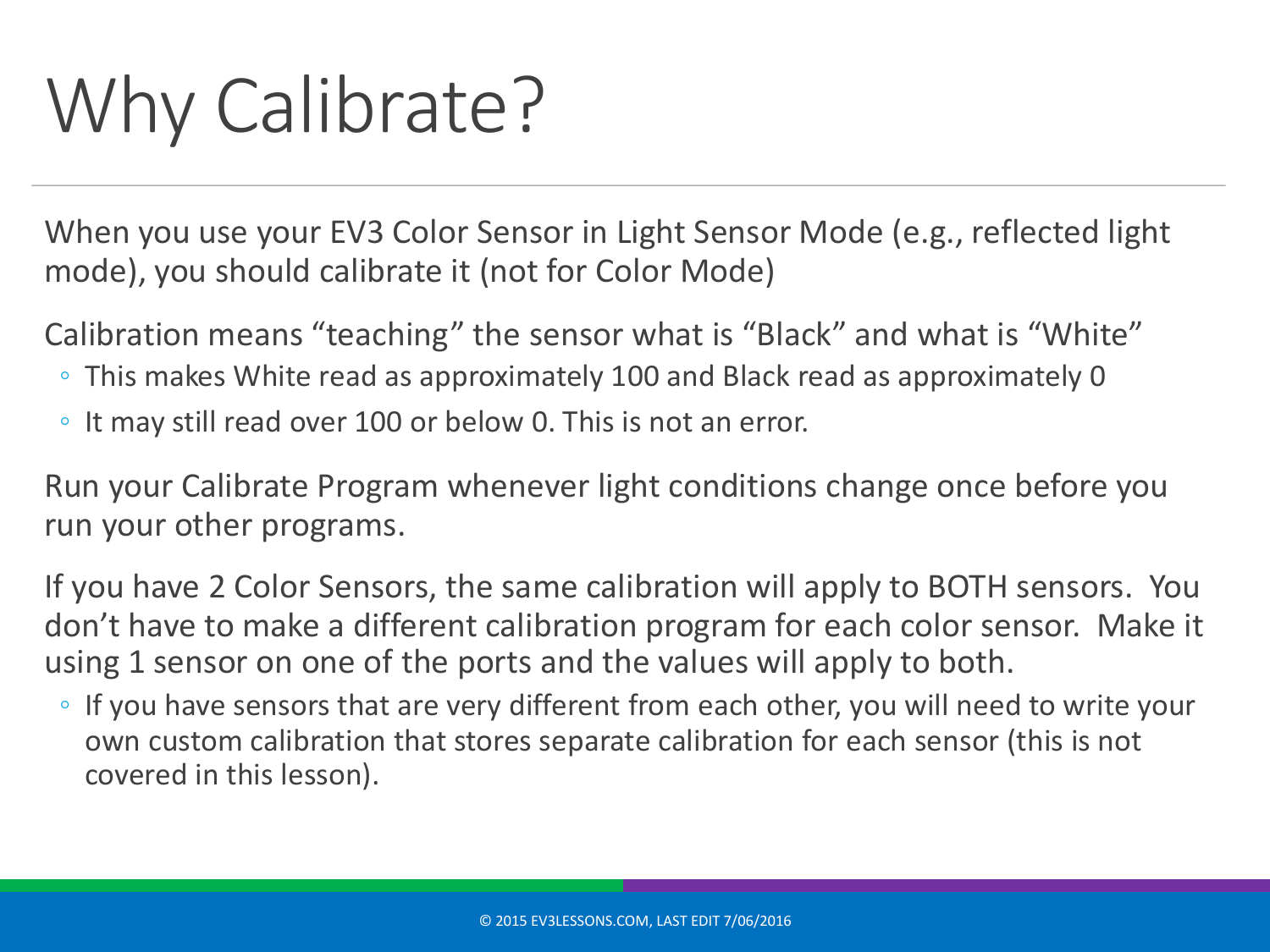# Steps/Pseudocode for Calibration

**Challenge:** Write a program that will calibrate your EV3 Color Sensors for black and white.

#### **Pseudocode:**

Reset the existing calibration values

Display that the user should place the robot on "black" and press the center button

Use the Calibrate Reflected Light Intensity block.

Repeat above steps for calibrating "white"

Exit the Program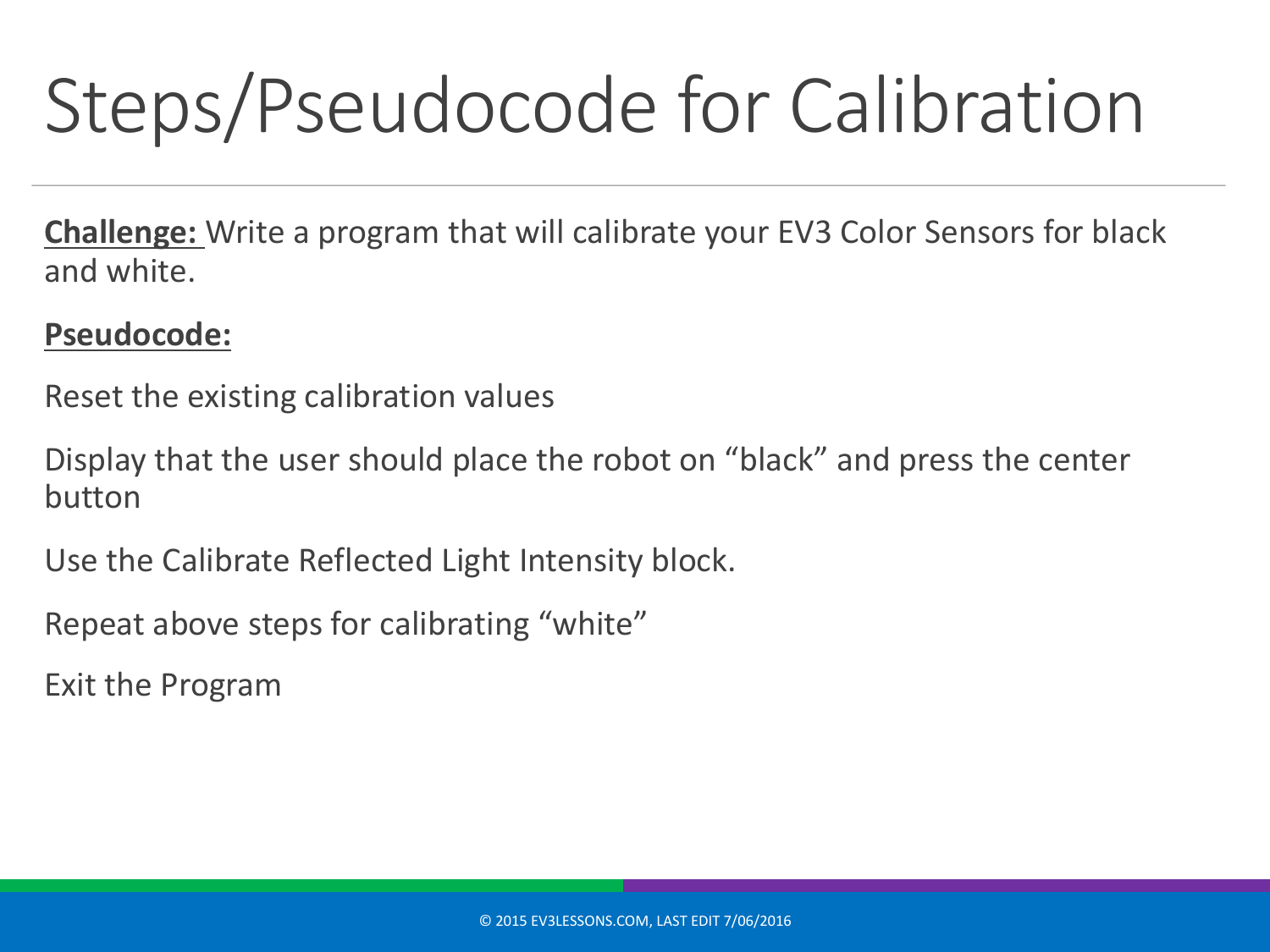## Calibrate Program Solution

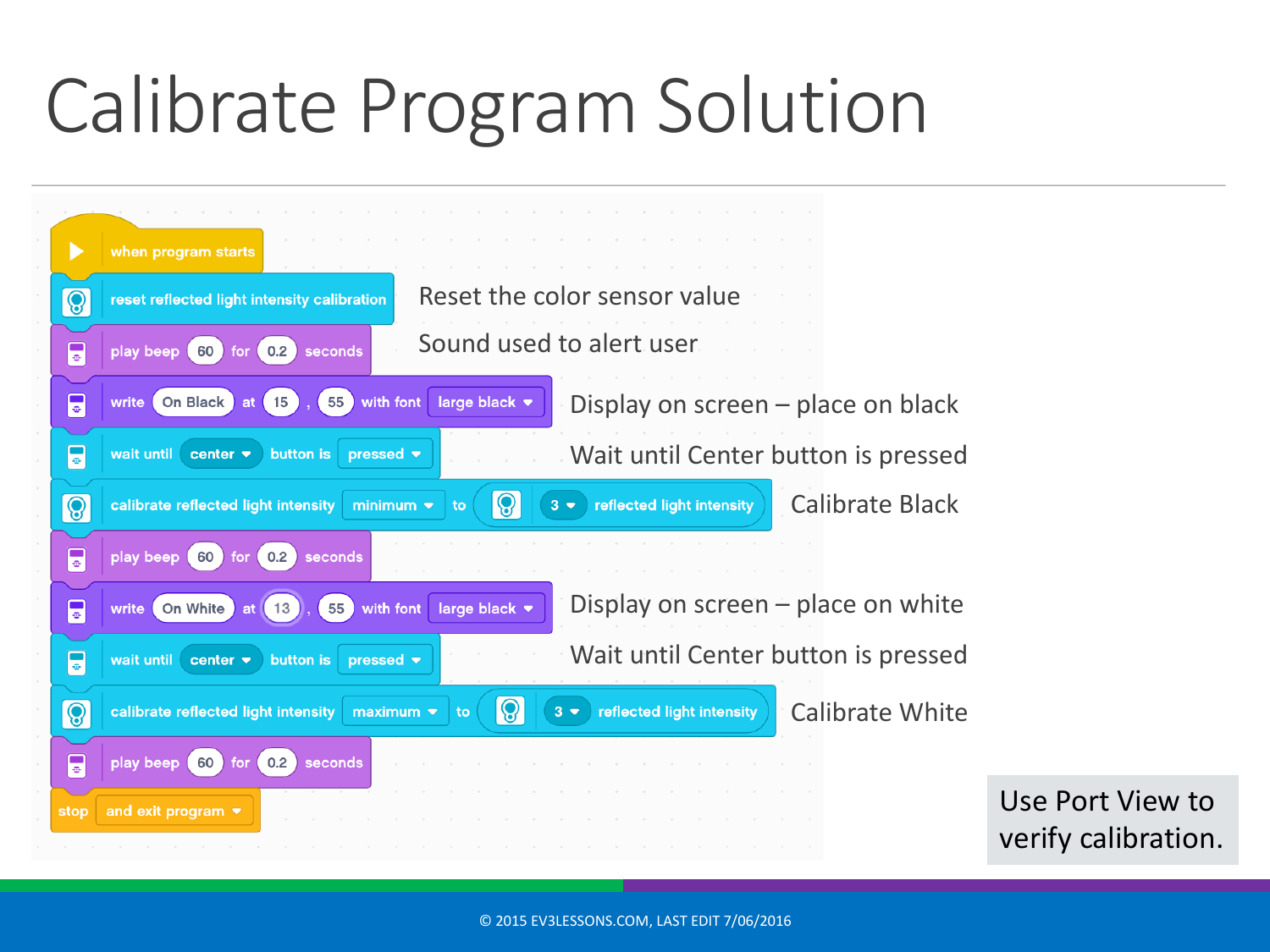## Discussion Guide

- 1. When do you need to calibrate your color sensor?
- When it is used in reflected light mode
- 2. If I have two color sensors, do I need to calibrate each one?
	- Only one calibration value is stored on the brick and applies to all sensors. If you calibrate a second sensor, it will overwrite the first calibration.
- 3. What are you doing when you calibrate?
	- You are teaching the sensors what "black" and "white" mean

4. Should you calibrate for other colors (e.g. green) if you want to follow a green line?

- No, you always calibrate for black and white.
- 5. How often do I need to calibrate?
	- Just once before you run all your other code. The values are saved to the brick.